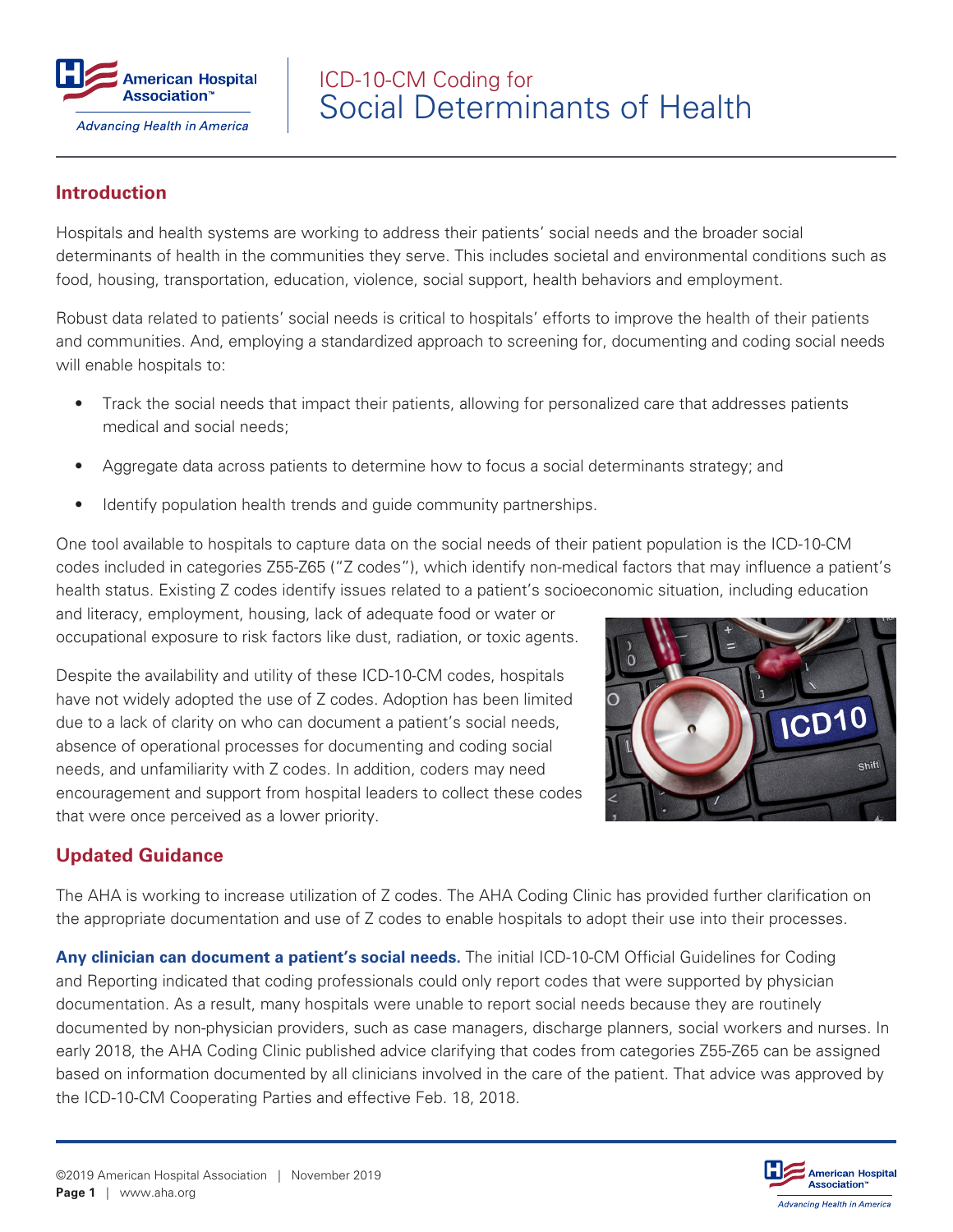

While this change promoted more widespread use of these Z codes, the ICD-10-CM Official Guidelines for Coding and Reporting did not include a definition for "clinician." As a result, effective Oct 1, 2019, the AHA Coding Clinic published additional advice providing this definition for the purpose of documenting social (vs. medical) information. Here, "clinicians" can include anyone deemed to meet the requirements, set by regulation or internal hospital policy, to document in the patient's official medical record. This means that in many cases coding professionals can utilize documentation of social needs from clinicians including, but not limited to, social workers, community health workers, case managers, nurses or other providers.

For example, *[Sharp Grossmont Hospital's Care Transitions Intervention Program](https://www.aha.org/case-studies/2017-12-01-value-initiative-aha-members-action-sharp-grossmont-hospital)* deploys a multidisciplinary care team to conduct comprehensive risk assessments that screen patients for clinical and social risks. That care team includes nurses, case managers and social workers. And *[Baylor Scott & White Health's Community Advocate](https://www.aha.org/case-studies/2019-08-05-value-initiative-members-action-baylor-scott-white-health-dallas-texas)  [Program](https://www.aha.org/case-studies/2019-08-05-value-initiative-members-action-baylor-scott-white-health-dallas-texas)* trains volunteers from the local colleges to conduct social needs screenings and connect patients with appropriate services and resources. In both of these examples, provided these individuals were deemed appropriate to document this information in the patient's medical record, that documentation would support the use of a Z code.

**Patient self-reported social needs.** Hospitals often utilize patient self-report tools to identify social needs. If the patient self-reported information is signed-off and incorporated into the medical record by a clinician, that information can support the use of a Z code by coding professionals. For example, *[IHA/Trinity Health](https://www.aha.org/case-studies/2019-08-05-value-initiative-members-action-integrated-healthcare-associates-trinity)* developed a self-report screening tool in English, Spanish and Arabic that is integrated with the electronic health record, enabling the health system to track responses, refer patients to community resources and follow up after their visit. Because that information is incorporated into the electronic health record, that information can support the use of a Z code. This change also is effective Oct. 1, 2019.

#### **Additional Information on Coding**

For more information on coding guidelines, contact Nelly Leon-Chisen, RHIA, AHA director of coding and classification, at *[nleon@aha.org](mailto:nleon@aha.org)*.

### **What You Can Do**

- **1** Hospitals should educate key stakeholders, including physicians, non-physician health care providers, and coding professionals of the important need to screen, document and code data on patients' social needs. Utilizing Z codes will allow hospitals and health systems to better track patient needs and identify solutions to improve the health of their communities.
- As coding professionals review a patient's medical record to identify the appropriate ICD-10-CM codes to **2** include, they should be aware of and begin utilizing the ICD-10-CM codes included in categories Z55-Z65, listed in Table 1.
- Hospital leaders can prioritize the importance of documenting and coding patients' social needs and allow **3**coders extra time to integrate coding for social determinants into their processes.

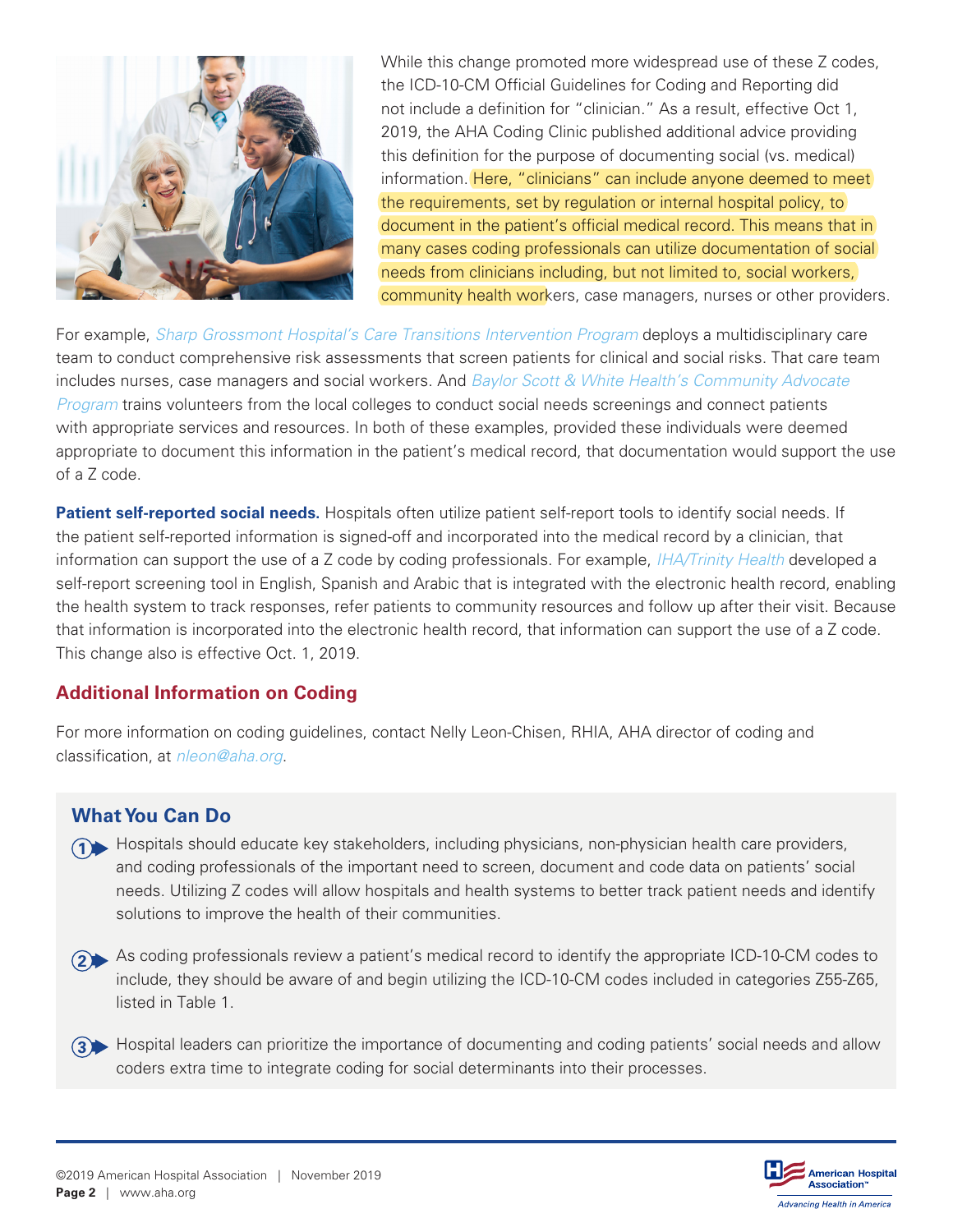

Advancing Health in America

# ICD-10-CM Code Categories Table 1

| <b>ICD-10-CM Code Category</b>                                                                   | <b>Problems/Risk Factors Included in Category</b>                                                                                                                                                                                                                                                                                                                                                                                                        |
|--------------------------------------------------------------------------------------------------|----------------------------------------------------------------------------------------------------------------------------------------------------------------------------------------------------------------------------------------------------------------------------------------------------------------------------------------------------------------------------------------------------------------------------------------------------------|
| Z55 - Problems related to<br>education and literacy                                              | Illiteracy, schooling unavailable, underachievement in a school, educational<br>maladjustment and discord with teachers and classmates.                                                                                                                                                                                                                                                                                                                  |
| Z56 - Problems related<br>to employment and<br>unemployment                                      | Unemployment, change of job, threat of job loss, stressful work schedule,<br>discord with boss and workmates, uncongenial work environment, sexual<br>harassment on the job, and military deployment status.                                                                                                                                                                                                                                             |
| $Z57 - Occupational$<br>exposure to risk factors                                                 | Occupational exposure to noise, radiation, dust, environmental tobacco smoke,<br>toxic agents in agriculture, toxic agents in other industries, extreme temperature,<br>and vibration.                                                                                                                                                                                                                                                                   |
| <b>Z59</b> - Problems related<br>to housing and economic<br>circumstances                        | Homelessness, inadequate housing, discord with neighbors, lodgers and<br>landlord, problems related to living in residential institutions, lack of adequate<br>food and safe drinking water, extreme poverty, low income, insufficient social<br>insurance and welfare support.                                                                                                                                                                          |
| <b>Z60</b> – Problems related to<br>social environment                                           | Adjustment to life-cycle transitions, living alone, acculturation difficulty, social<br>exclusion and rejection, target of adverse discrimination and persecution.                                                                                                                                                                                                                                                                                       |
| $Z62$ – Problems related to<br>upbringing                                                        | Inadequate parental supervision and control, parental overprotection, upbringing<br>away from parents, child in welfare custody, institutional upbringing, hostility<br>towards and scapegoating of child, inappropriate excessive parental pressure,<br>personal history of abuse in childhood, personal history of neglect in childhood,<br>Z62.819 Personal history of unspecified abuse in childhood, Parent-child conflict,<br>and sibling rivalry. |
| $Z63$ – Other problems<br>related to primary support<br>group, including family<br>circumstances | Absence of family member, disappearance and death of family member,<br>disruption of family by separation and divorce, dependent relative needing care<br>at home, stressful life events affecting family and household, stress on family<br>due to return of family member from military deployment, alcoholism and drug<br>addiction in family.                                                                                                        |
| Z64 - Problems related<br>to certain psychosocial<br>circumstances                               | Unwanted pregnancy, multiparity, and discord with counselors.                                                                                                                                                                                                                                                                                                                                                                                            |
| Z65 - Problems related<br>to other psychosocial<br>circumstances                                 | Conviction in civil and criminal proceedings without imprisonment, imprisonment<br>and other incarceration, release from prison, other legal circumstances, victim of<br>crime and terrorism, and exposure to disaster, war and other hostilities.                                                                                                                                                                                                       |